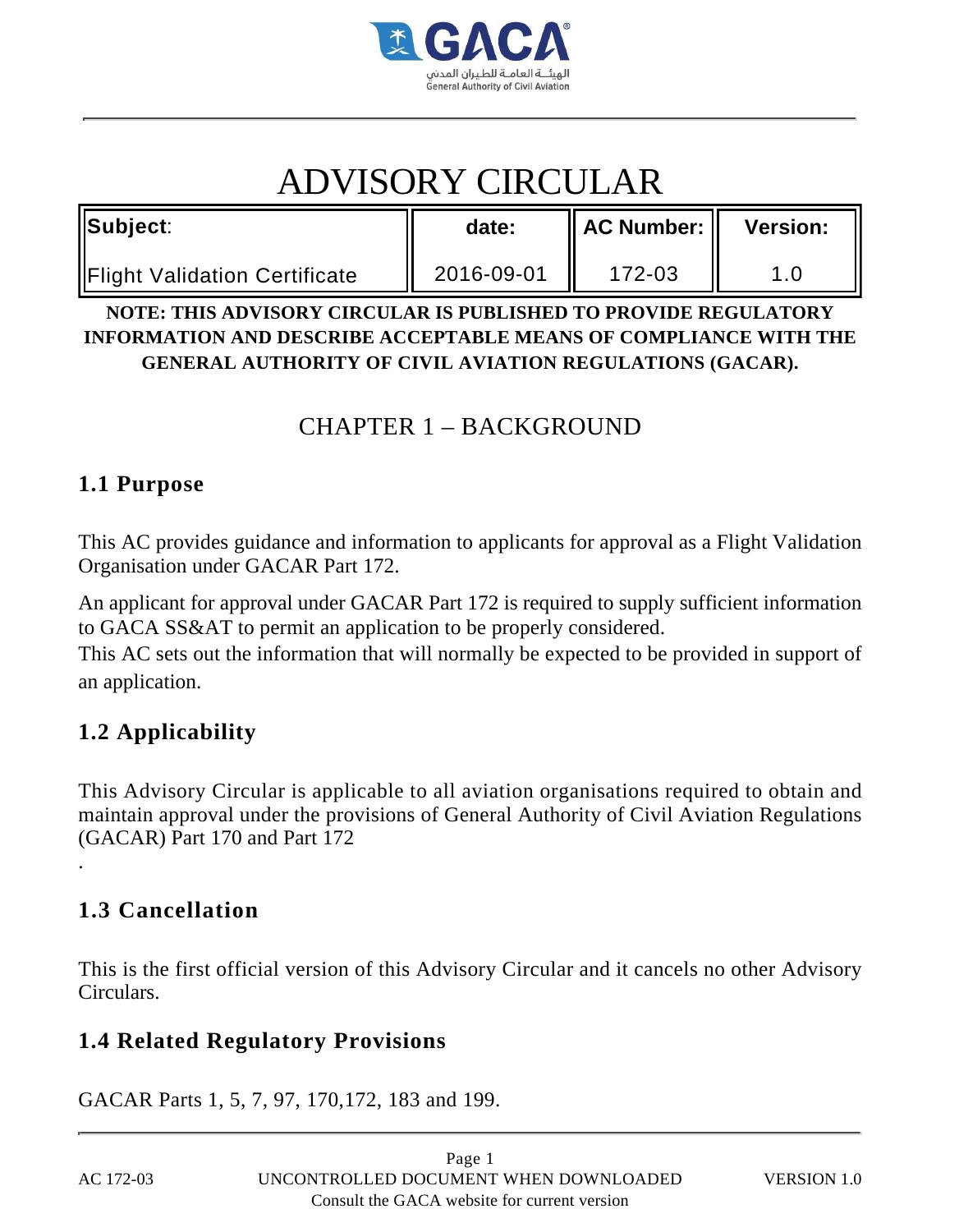

# **1.5 Related Reading Material**

- (a)Advisory Circular AC172-01;
- (b)ICAO Annexes 2, 4, 10, 11 and 15;
- (c)ICAO PANS-OPS Doc 8168 Volume II (Construction of Visual and Instrument Flight Procedures);
- (d)ICAO Template Manual for Holding, Reversal and Racetrack Procedures, (Doc 9371);
- (e)ICAO Required Navigation Performance Authorization Required Procedure Design Manual (Doc 9905)
- (f)ICAO Collision Risk Manual (CRM) (Doc 9274);
- (g)ICAO Quality Assurance Manual for Flight Procedure Design (Doc 9906):
	- (1)Volume 1 Flight Procedure Design Quality Assurance System;
	- (2)Volume 2 Flight Procedure Designer Training;
	- (3)Volume 3 Flight Procedure Design Software Validation;
	- (4)Volume 4 Flight Procedures Design Construction (to be developed);
	- (5)Volume 5 Validation of Instrument Flight Procedures; and
	- (6)Volume 6 Flight Validation Pilot Training and Evaluation;
- (h)ICAO Instrument Flight Procedures Construction Manual (Doc 9368);
- (i)ICAO Continuous Descent Manual of Procedure (Doc 9931);
- (j)ICAO Performance Based Navigation Manual (Doc 9613); and
- (k)ICAO Manual on All Weather Operations (Doc 9365).

# **1.6 Definitions of Terms Used in this Advisory Circular**

Affected parties should refer to Subpart A of GACAR Part 1 for a full listing of defined terms used in the new GACAR and specifically those related to safety management. This Advisory Circular may introduce additional definitions to aid in a common understanding of the ideas presented in this document. In cases where the definitions in this document differ from an identical term defined in GACAR Part 1, the definition in GACAR Part 1 will prevail when interpreting regulatory requirements.

## **1.7 Approval**

This Advisory Circular has been approved for publication by the Assistant President, Safety, Security and Air Transport (SS&AT) Sector of the General Authority of Civil Aviation.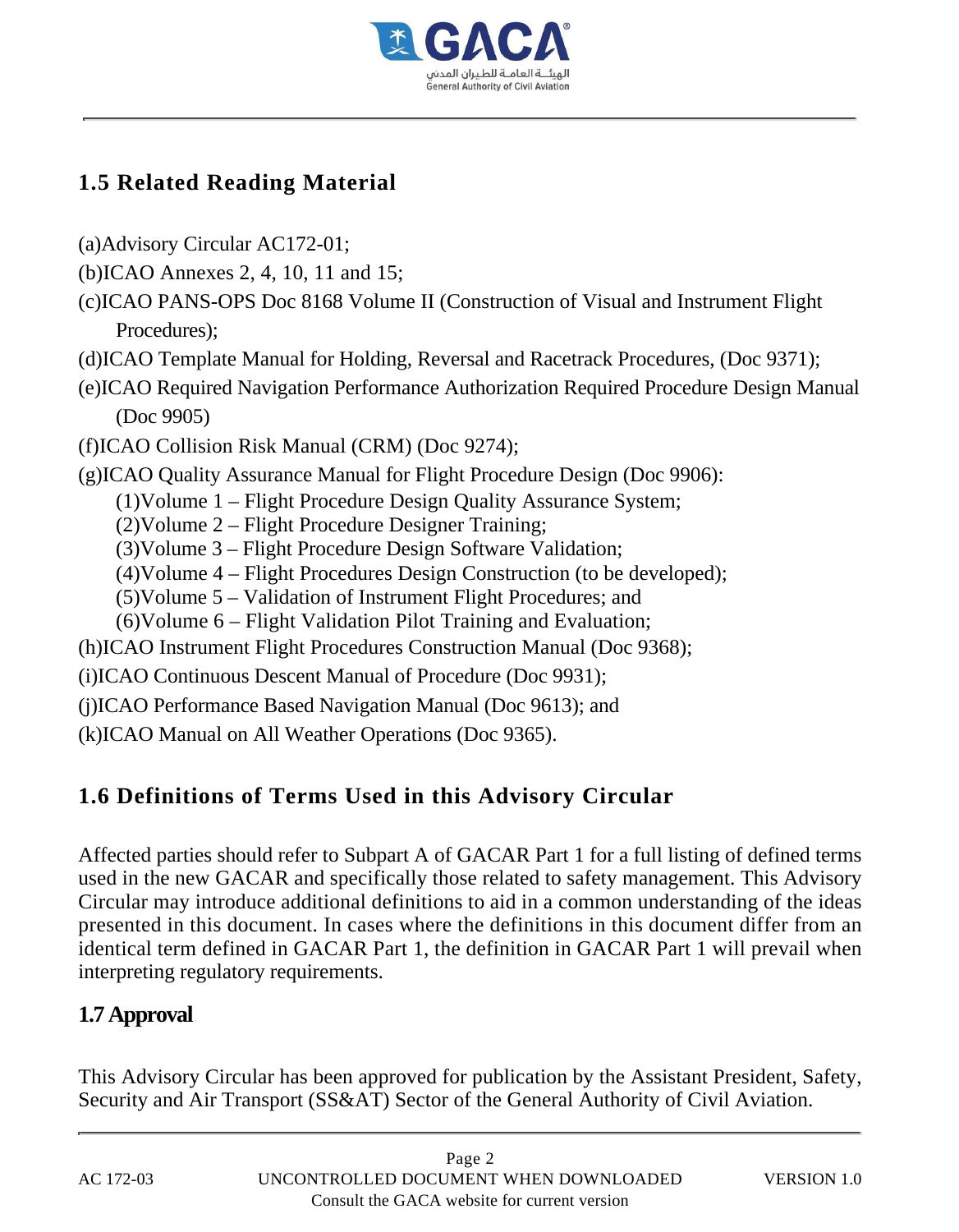

# CHAPTER 2 - APPROVAL AS A FLIGHT VALIDATION ORGANISATION

## **2.1 Information to be supplied**

2.1.1 An applicant for approval must adequately address all relevant requirements of GACAR Part 172, and should specifically detail the manner in which the applicant will comply with those regulations.

#### 2.1.2 An application shall include:

- a.Applicant's name;
- b.Applicant's place of business;
- c.Summary of relevant flight validation experience;
- d.Details of proposed flight validation aircraft;
- e.Details of validation flight crew qualifications;
- f.Outline of flight validation methodology (refer AC172-04);
- g.Sample of applicant's Flight Validation Report (refer AC172-04).

2.1.3 The application shall state the types of procedure(s) that the applicant proposes to validate. This should be supported by evidence of adequate validation experience on those procedure types.

#### *Crew Requirements*

2.1.4 Flight validation pilots must meet the requirements specified in GACAR Part 172 Appendix B, and in particular those relating to:

a.Qualifications b.Training; and c.Experience

2.1.4 Where validations involve the use of rotorcraft, the requirements of GACAR Part 172 Appendix B sub-regulation (d) must be met.

#### *Flight Validation Aircraft*